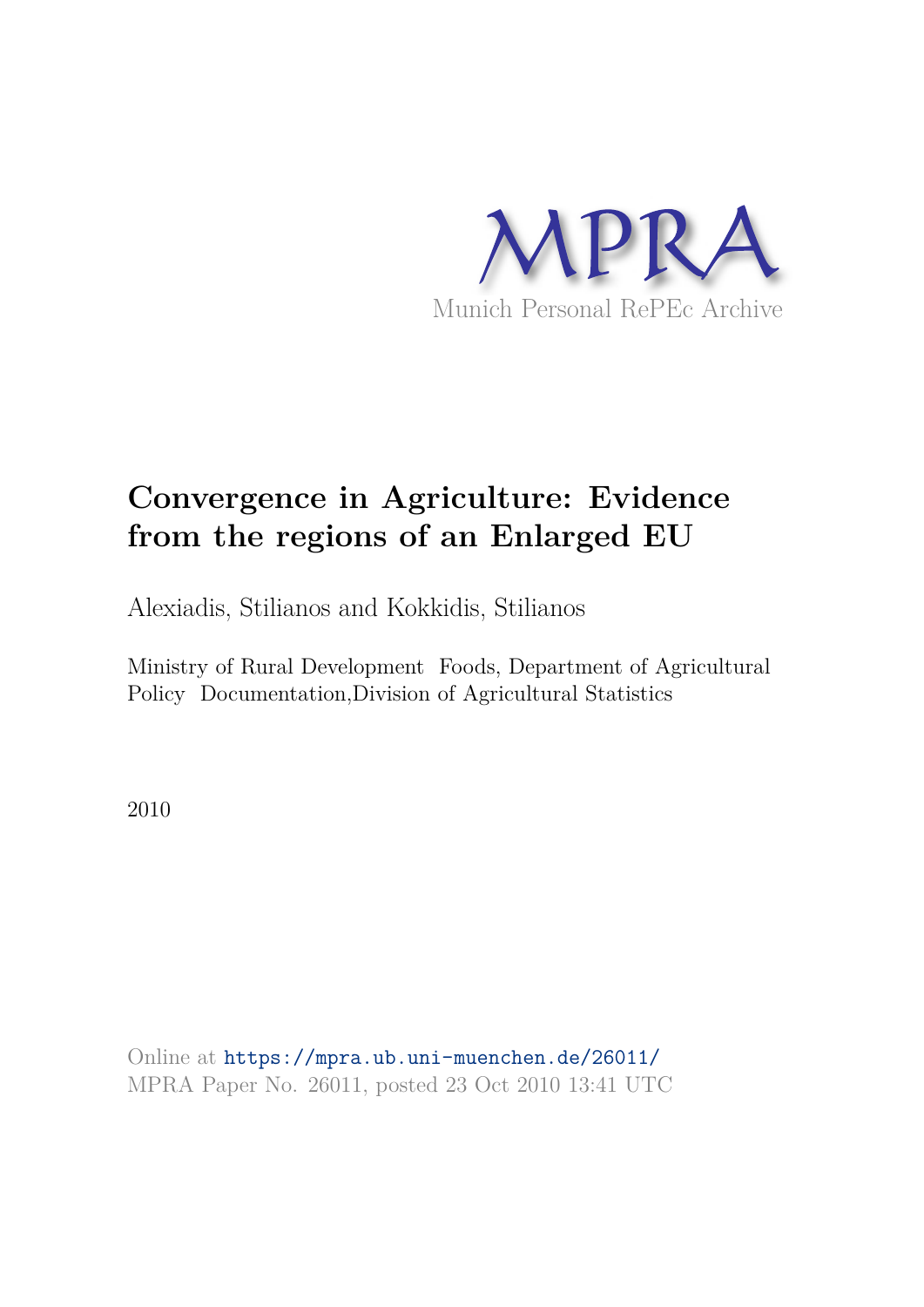*Convergence in Agriculture*: *Evidence from the regions of an Enlarged EU*

#### **Alexiadis S.** and **Kokkidis, S.\***

 Ministry of Rural Development & Foods, Department of Agricultural Policy & Documentation, Division of Agricultural Statistics Room 501, 5 Acharnon St., 101 76, Athens, Greece, Tel: +30 210 2125517, e-mail: [ax5u010@minagric.gr](mailto:salexiadis7@aim.com)

#### **I. Introduction**

-

A major concern for economists is whether levels of labour productivity tend to converge or diverge over the long-run, and whether such trends apply to all or only limited groups of economies. This latter possibility, known as club-convergence, was originally introduced by Baumol (1986) in recognition of convergence within a subset of national economies. As Baumol and Wolff (1988, p. 1159) subsequently noted, however, "[…] just how countries achieve membership in the convergence club, and on what basis they are sometimes ejected' is a difficult question to answer.

This issue can also be tackled with respect to different areas within a country, that is to say, regions. In the context of *regional convergence*, the term "region" refers either to areas determined according to similarities in geographical characteristics or areas corresponding to administrative divisions, which may be arbitrary.

As perhaps anticipated, recent years have witnessed a growing number of attempts to assess the extent of regional convergence in European Union (hereafter  $EU$ )<sup>1</sup>. Regional convergence is of interest, not only from a theoretical perspective but also from the point of view of economic policy. A more balanced distribution of income across the regions of a country promotes efficiency in the use of national resources, and social and political cohesion in that country.

<sup>\*</sup> The authors would like to thank Mr Pavlos Pezaros for valuable comments on an earlier version of this paper. The findings, interpretations and conclusions are those entirely of the authors and do not necessarily represent the official position, policies or views of the Ministry of Rural Development and Foods and/or the Greek Government.

<sup>&</sup>lt;sup>1</sup> See for example Button and Pentecost (1995), Neven and Gouyette (1995), Álvarez-Garcia et al. (2004), Ezcurra *et al*. (2005) among others. These refer to the regional economy as a whole while fewer studies conducted with explicit reference to specific sectors, usually the manufacturing (Pascual and Westermann, 2002; Gugler and Pfaffermayr, 2004) or the services sector (e.g. Button and Pentecost, 1993).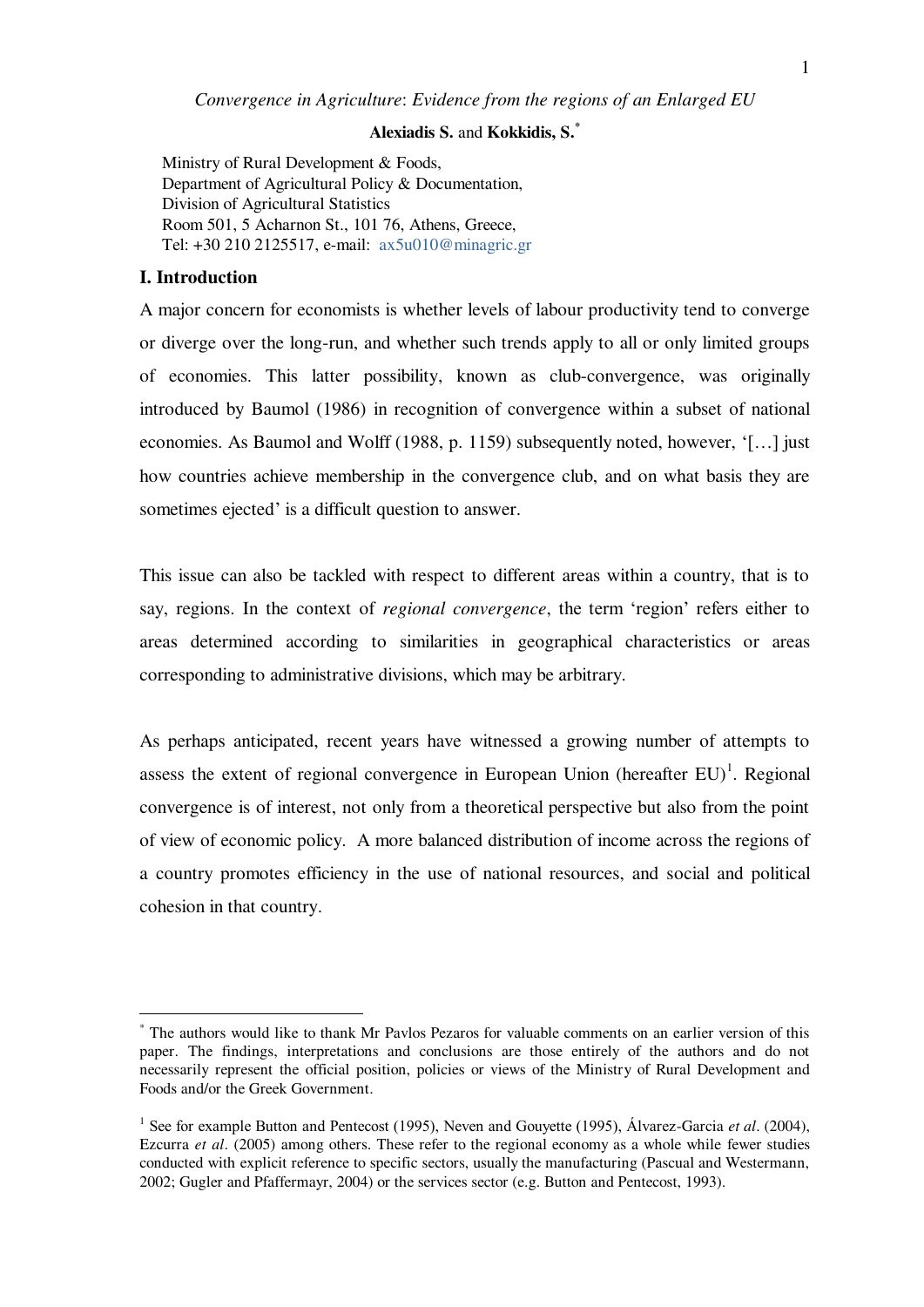Cohesion is one of the primary targets in the context of the EU. Indeed, the question of regional convergence, expressed in terms of economic and social cohesion, is mentioned in the Preamble of the Treaty of Rome and has become one of the major goals of the EU. This is formulated in the Single European Act (title XIV, currently title XVII). According to article 158 of the Rome Treaty "reducing disparities between the levels of development of the various regions" is one of the primary objectives of EU development policies. Moreover, according to the third report of the European Commission (2004) on social cohesion, regional convergence or "regional cohesion" is seen as vital to the success of several other key policy objectives, such as the single market, monetary union, EU competitiveness and enlargement.

The Treaty of Rome expresses a commitment to "ensure a fair standard of living for the agricultural community, particularly by increasing the individual earnings of persons engaged in agriculture". Surprisingly, however, agriculture has received little attention. Convergence in terms of regional agricultural labour productivity (hereafter RALP) still remains a virtually unexploited mine of research for regional and agricultural economists<sup>2</sup>.

An essential aim of this paper is to contribute to an understanding of convergence and specifically of club-convergence, using the regions of the EU as an empirical context. We should emphasise at the outset that the approach used in this paper is mainly quantitative. However, it is hoped that this paper will be able to isolate some interesting views on the issue of convergence in RALP across Europe.

Dived into four sections, this paper is organised as follows. The context, in which the paper"s main question emerges, *viz*. the empirical approach to convergence, is discussed in Section II. The empirical assessment of regional convergence in the EU-25 is undertaken in Section III. Finally, in Section V the implications of the results for the debate concerning convergence across the EU countries are assessed and we argue that might afford an interesting policy conclusion.

-

<sup>&</sup>lt;sup>2</sup> To our knowledge, only two studies refer to regional convergence in agriculture, namely Bivand and Branstad (2003; 2005).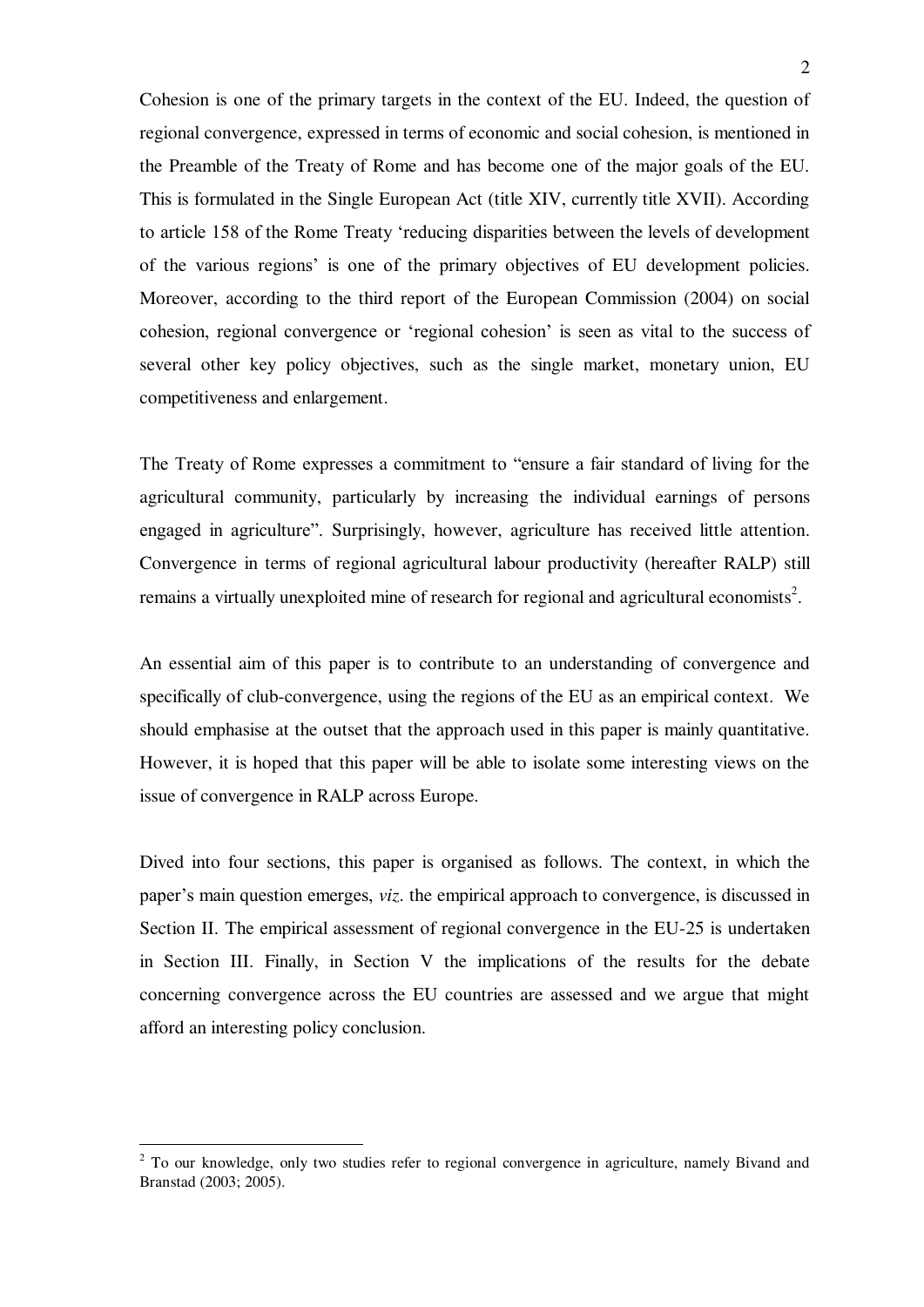#### **II. Absolute and Club-convergence**

Absolute or β-convergence is used generally to describe the situation of a "poor" economy exhibiting a tendency to grow faster than a "rich" economy leading eventually to the equalisation of per-capita output, or labour productivity, across economies. The first statistical test of this hypothesis is found in Baumol (1986), generally regarded as a major contribution to the convergence debate. Baumol (1986) identifies convergence with a negative relation between an initial level and growth rate of per-capita output. A central tenet of Baumol"s thesis is that convergence is feasible if "poor" economies exhibit a tendency to grow faster than "rich" economies. More formally,

$$
g_i = a + by_{i,0} + \varepsilon_i \tag{1}
$$

where  $y_{i,0}$  is the natural logarithm of output per-worker at some initial time for the i<sup>th</sup> region, *a* is the constant term, *b* is the convergence coefficient and  $\varepsilon$  is the random error term. If the growth of output per-worker  $(Y_{i,T})$  is represented as  $Y_{i,T} = e^{g_i} Y_{i,0}$  $Y_{i,T} = e^{g_i} Y_{i,0}$ , then taking logarithms and solving for  $g_i$ , the growth rate over a period of time  $(g_i)$  is represented by  $g_i = y_{i,T} - y_{i,0}$ , where *T* is a terminal time.

Convergence requires that  $f'_{g_{i,T}y_{i,0}} < 0$ . The intuition behind this argument is that regions with relatively low initial labour productivity grow faster that those with relatively high labour productivity, indicating that 'poor' regions catching up with 'rich' regions. Romer (1996) describes perfect convergence as occurring when  $b = -1$  while at the other extreme, a value of zero indicates that the regions included in the data set may even exhibit divergence. Alternatively,  $b = 0$  implies  $g_i = a$ , which can be considered as an indication of an autonomous growth rate that maintains differences across regions. A distinction is made between the convergence coefficient *b* and the speed of convergence *β*. Following Barro and Sala-i-Martin (1995) the convergence coefficient *b* may be expressed as follows:

$$
b = -\left(1 - e^{-\beta T}\right) \tag{2}
$$

where  $T$  is the number of years included in the period of analysis. The term for *T*  $\beta = -\frac{\ln(b+1)}{T}$  indicates the speed at which regions approach the steady-state value of output per worker over the given time period, i.e. the average rate of convergence. If  $b < 0$  then  $\beta > 0$ , indicating that a higher  $\beta$  corresponds to more rapid convergence.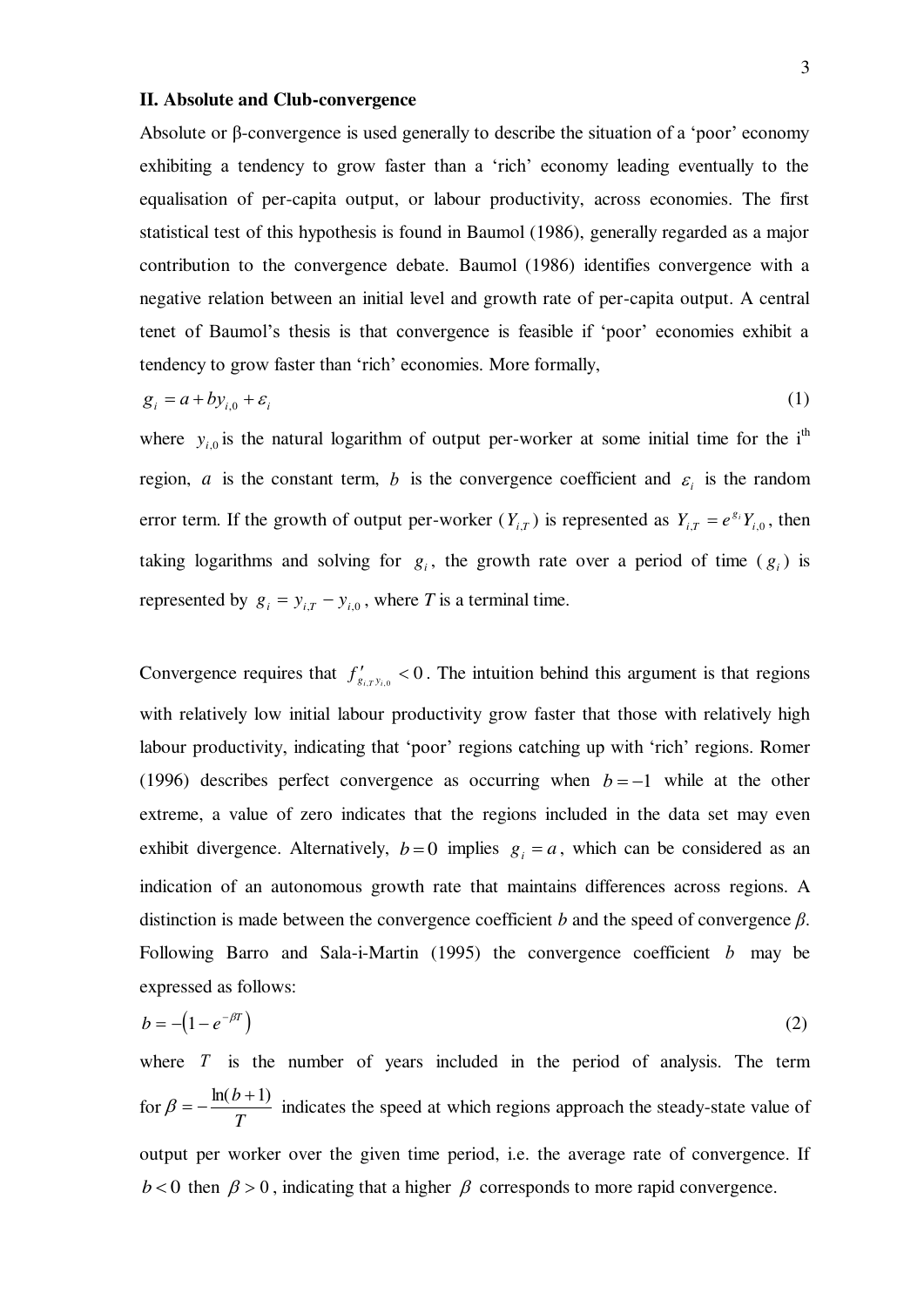Estimating equation (1) using various data sets, Sala-i-Martin (1996) estimates a "surprisingly" similar rate of convergence across both regional and national economies, and forms the "mnemonic rule" that "economies converge at a speed of about two percent per year.' (p. 1326).

In his seminal paper Baumol (1986) introduced an alternative concept of convergence, that of *club*-*convergence*. Recently, club-convergence is acknowledged as being a more probable outcome across regional economies<sup>3</sup>. Although different authors propose various methods of detecting club convergence<sup>4</sup>, a test used extensively in empirical applications is provided by Baumol and Wolff (1988). According to Baumol and Wolff (1988), the standard test for absolute convergence is augmented by the introduction of a quadratic term to allow the possibilities of non-linearities in the convergence pattern. Thus,

$$
g_{i,T} = a + b_1 y_{i,0} + b_2 y_{i,0}^2
$$
 (3)

This quadratic function is illustrated in Figure 1 and is drawn on the assumption that  $b_1 > 0$  and  $b_2 < 0$ , which are the conditions required for the existence of a convergenceclub. Growth reaches a maximum ( $g^*$ ) when  $f'_{g_{i,T}y_{i,0}} = 0$ :

$$
f'_{g_{i,T}y_{i,0}} = b_1 + 2b_2(y_{i,0}) = 0
$$
\n<sup>(4)</sup>

Solving equation (4) for  $y_{i,0}$  yields a level of initial labour productivity which corresponds to maximum growth. Thus,

$$
y^* = -\frac{b_1}{2b_2} \tag{5}
$$

 3 See for example Canova (2004), Corrado *et al*. (2005), Fischer and Stirböck (2006), among others.

<sup>&</sup>lt;sup>4</sup> See for example Chatterji (1992), Chatterji and Dewhurst (1994), Durlauf and Johnson (1995) among others.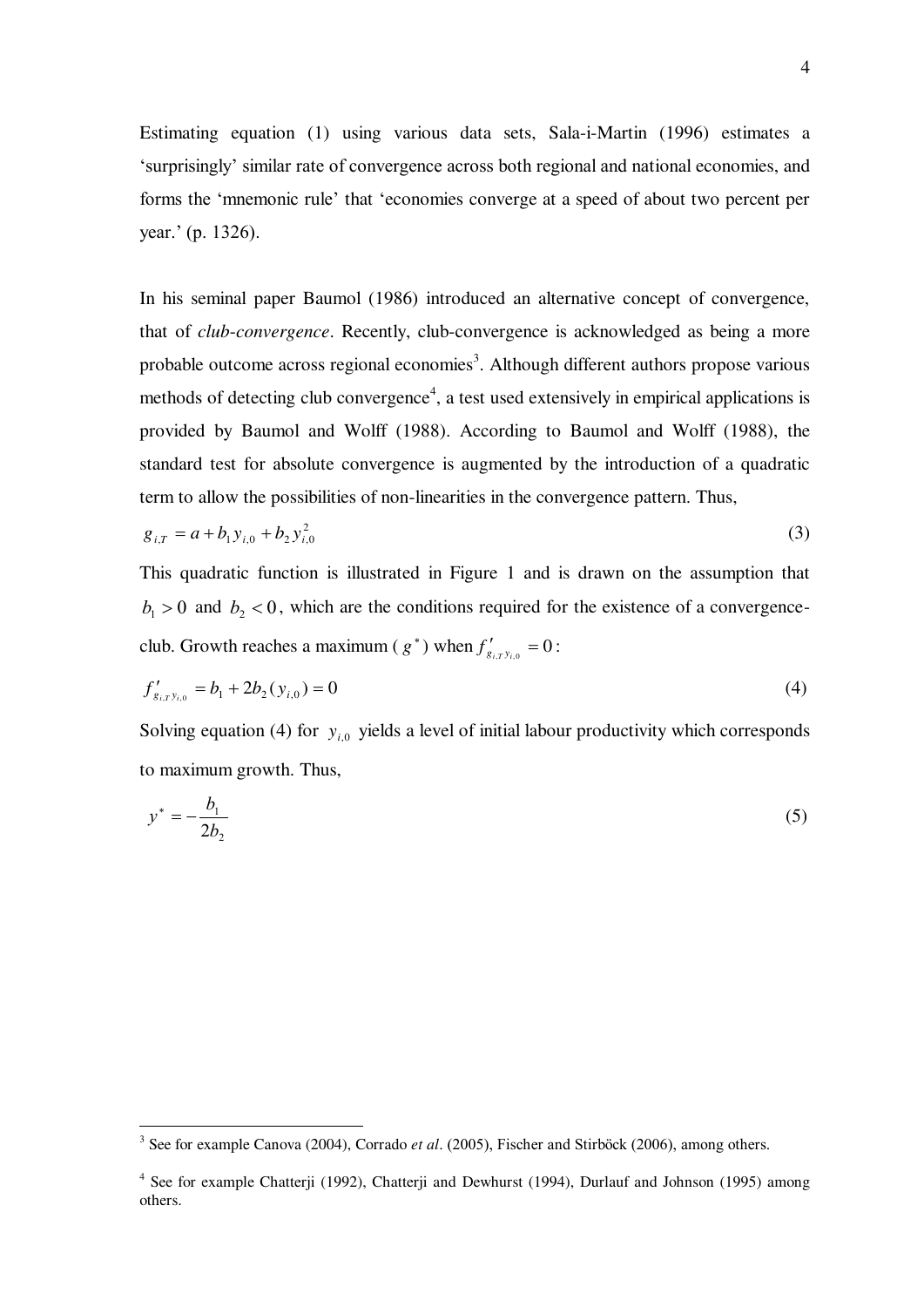

Figure 1: Club Convergence

It is this turning point which is used to identify members of the convergence-club. For regions with  $y^* - y_{i,0} < 0$ , growth is inversely related to the initial level of labour productivity  $(f'_{g_{i}, y_{i,0}} < 0 \,\forall i \in [y^*,..., y_{max,0}]$  $f'_{g_{i,T}y_{i,0}} < 0 \,\forall i \in [y^*,..., y_{max,0}]$ ). It may therefore be argued that these regions constitute a "convergence club" by exhibiting β-convergence. The opposite holds for regions with  $y^* - y_{i,0} > 0$ . In this case, growth is positively related to initial labour productivity  $(f'_{g_{i\pi y_{i0}}} > 0 \,\forall i \in [y_{\min,0},..., y^{\ast}]$  $f'_{g_{i,T}y_{i,0}} > 0 \,\forall i \in [y_{\min,0},..., y^*]$ ), provided that  $b_1 > 0$  of course. Once this knowledge is introduced, it comes as no surprise that the initial conditions, as expressed in terms of labour productivity, determine the composition of the convergence-club. Stated in alternative terms, a convergence-club is unlikely to consist of regions with markedly different levels of labour productivity; all must lie within a range that is equal to, or above, the *threshold* value  $y^*$ , i.e.  $y_{i,0} - y^* \ge 0$ .

The following example is illustrative. Consider two regions, A and B, each with an identical growth rate ( $g_{A,T} = g_{B,T}$ ) with  $y_{A,0} - y^* < 0$  and  $y_{B,0} - y^* > 0$ , implying that  $y_{A,0} - y_{B,0} < 0$ . If these two regions continue to grow at the same rate, i.e. if  $(g_{A,T} - g_{B,T})_{\tau} = 0$ , then  $(y_A - y_B)_{\tau} < 0$  as  $\tau \to \infty$ , which indicates that region A is unable to close the gap with region B. Convergence between these two regions is feasible only if region A grows faster than region B, i.e. if  $(g_{A,T} - g_{B,T})_{\tau} > 0$ , as  $\tau \to \infty$ .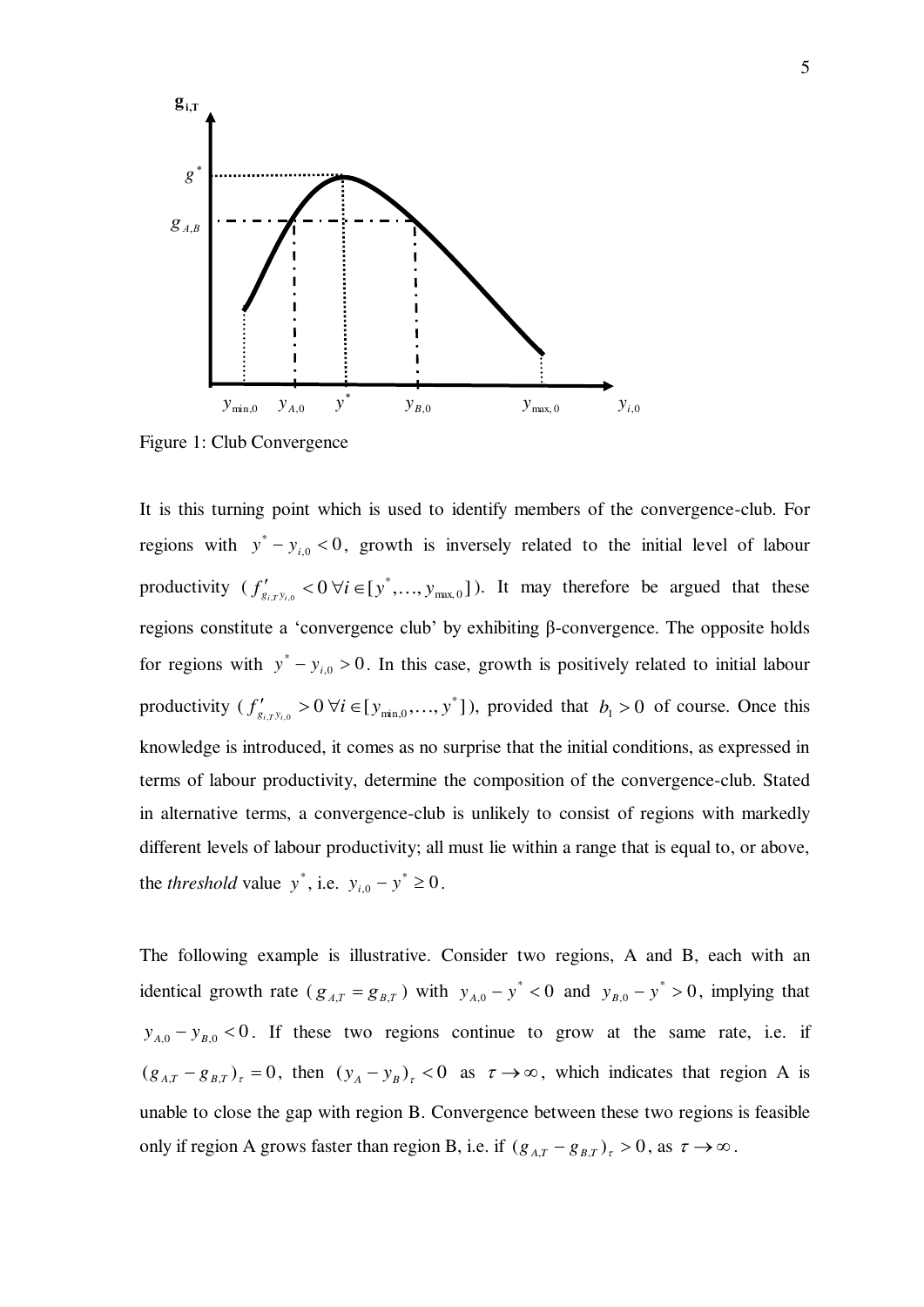In this context it is reasonable to assume that the rates of convergence will differ between the regions included in a convergence-club and the regions excluded from the club, i.e.  $b_c - b_{nc} \neq 0$  and  $\beta_c - \beta_{nc} \neq 0$ . Given that  $f'_{g_i, y_i, o} < 0$  implies convergence, then it follows that  $b_c - b_{nc} < 0$  and  $\beta_c - \beta_{nc} > 0$ , i.e. that the regions in the club converge faster compare to the regions excluded from the club. A relatively high (low) level of initial labour productivity, defined as  $y^* - y_{i,0} < 0$  ( $y^* - y_{i,0} > 0$ ), ensures β-convergence (divergence). This is consistent with Baumol"s description of the convergence club as "a very exclusive organisation' (p. 1079).

#### **III. Empirical Application**

Agricultural productivity can be approximated in several ways. In this paper we exploit data on GVA per worker since this measure is a major component of differences in the economic performance of regions and a direct outcome of the various factors that determine regional 'competitiveness' (Martin, 2001). The regional groupings used in this paper are those delineated by EUROSTAT and refer to 258 NUTS-2 regions. The EU uses NUTS-2 regions as "targets" for convergence and defined as the "geographical level at which the persistence or disappearance of unacceptable inequalities should be measured" (Boldrin and Canova, 2001, p. 212). Despite considerable objections for the use of NUTS-2 regions as the appropriate level at which convergence should be measured, the NUTS-2 regions are sufficient small to capture sub-national variations (Fischer and Stirböck, 2006). The data cover the period 1995 to 2004, a sample period that might be considered as somehow short. However, Islam (1995) and Durlauf and Quah (1999) point out that convergence-regressions, such as equation (1), are valid for shorter time periods as well, since they are based on an approximation around the "steady-state" and supposed to capture the dynamics toward the "steady-state".

The potential for  $\beta$ -convergence is indicated in Figure 2, which shows a scatterplot of the average annual growth rate against the initial level of labour productivity. Casual inspection of the data in Figure 2 provides some indication of an inverse relationship between the average annual growth rate and initial level of labour productivity. Regions above an approximate threshold of 2.5 (about 12,000 Euros) for initial labour productivity could be described as exhibiting absolute convergence.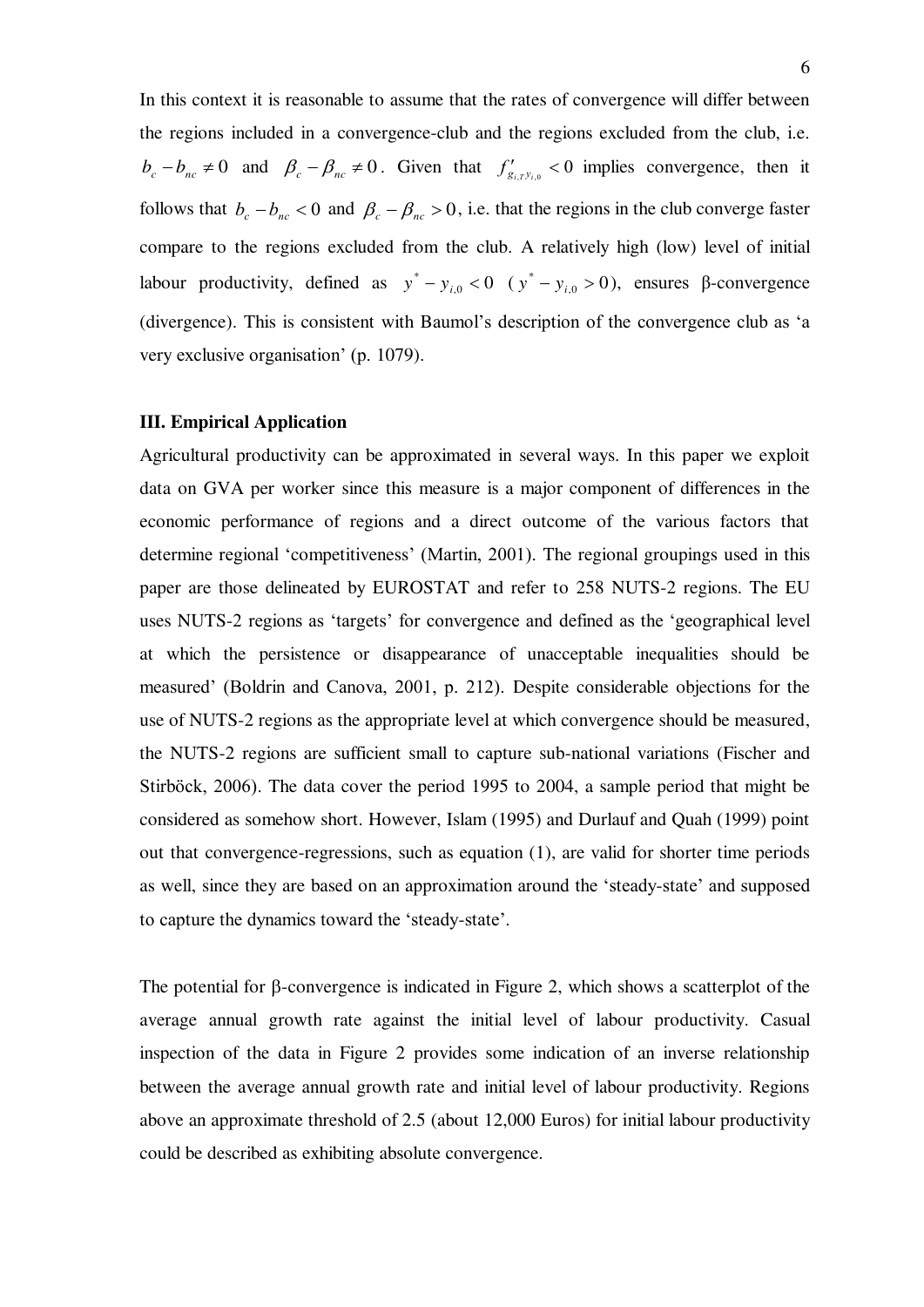

### Figure 2:  $\beta$ -convergence, EU-25 regions, 1995-2004

As a first step in the process of assessing convergence in the EU-25 regions a test for absolute  $\beta$ -convergence across all regions is carried out, using Ordinary Least Squares (hereafter OLS) to estimate equation (1). The results are set out in Table 1 and show that  $b<sub>1</sub> > 0$ , thus indicating some signs of absolute convergence over the period 1995 to 2004. Attention should be drawn to the fact that the rate of convergence is relatively low, estimated at 0.51% per annum.

The second step is to test for club-convergence. The obtained results are consistent with the presence of a sub-group of regions demonstrating convergence properties in that the signs of the coefficients are as expected;  $b_1 > 0$  and  $b_2 < 0$ , and both statistically significant. The members of the convergence-club can be identified by calculating the threshold point ( $y^*$ ) at which  $f'_{g_i, y_{i,0}} < 0$ . According to the estimated value of  $y^*$  (about 9,000 Euros) this club includes 198 regions. It might be argued that these regions have reached a situation of steady-state equilibrium. These regions grow with less than 0.5% per annum while the average growth rate of all regions is 0.6%. On the other hand, the excluded regions exhibit a rate of growth about 1% annually.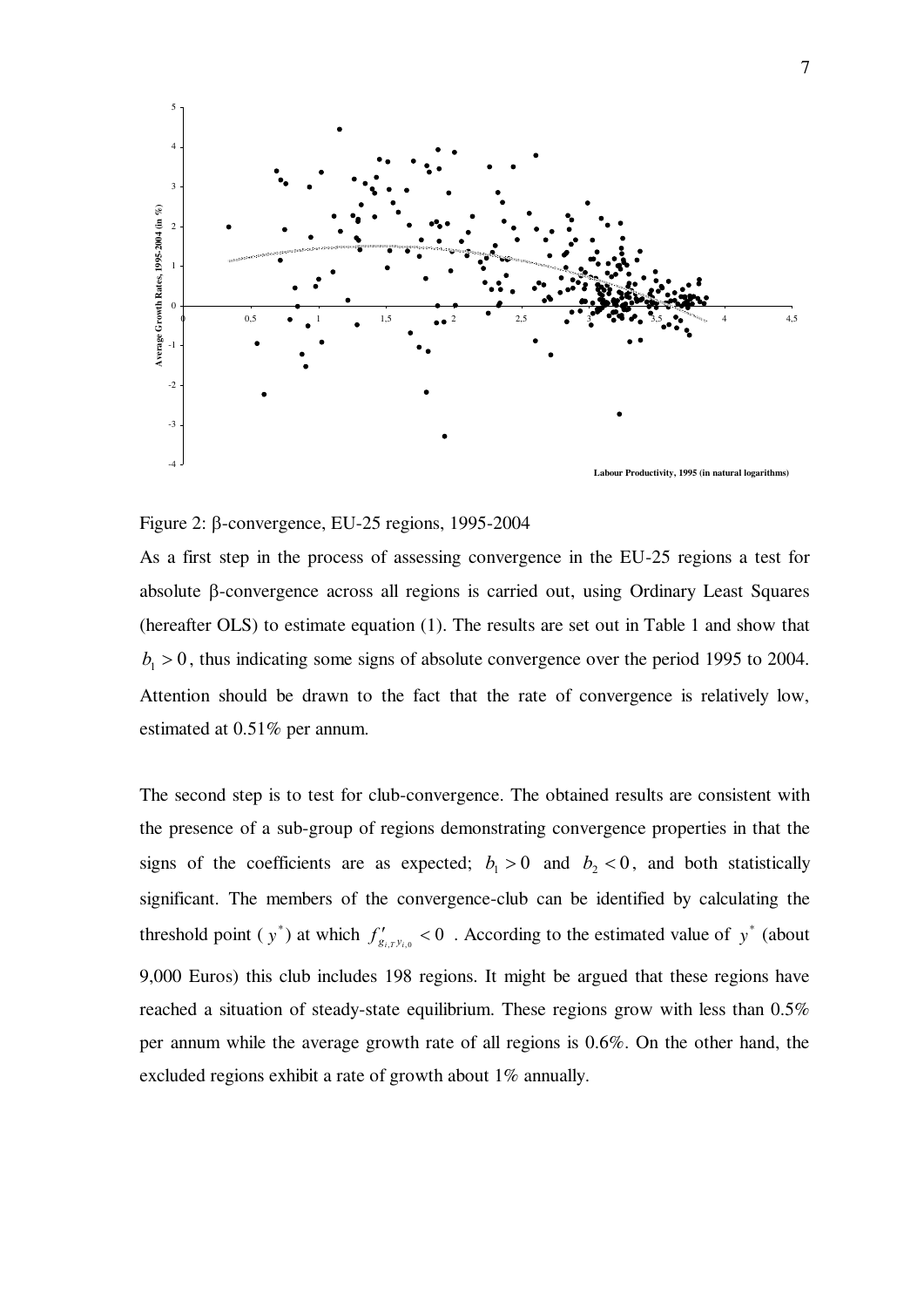|                 | Depended Variable: $g_i$ , OLS Sample: 258 EU-25 NUTS-2 Regions |                       |
|-----------------|-----------------------------------------------------------------|-----------------------|
| a               | $0.129**$ (4.959)                                               | $-0.310**$ $(-2.416)$ |
| $b_{1}$         | $-0.050**$ $(-2.443)$                                           | $0.521**$ (4.761)     |
| b,              |                                                                 | $-0.118**$ (-5.307)   |
|                 |                                                                 |                       |
| Implied $\beta$ | $0.0051**$ (2.381)                                              |                       |
| Implied $y^*$   |                                                                 | $2.209**$ (23.937)    |

Table 1: Absolute and Club Convergence, 1995-2004

Notes: Figures in brackets are t-ratios. \*\* indicates statistical significance at 95% level of confidence while \* indicates significance at 90% level.

The set of non-converging regions exhibits a rate of growth about 1% annually while their average level of initial productivity, in 1995, amounts to 5,300 Euros, less than the average level of productivity in 1995 of all EU regions (17,000 Euros) and that of the convergence-club (23,000 Euros). Hence, it confirmed that the convergence-club includes relatively "rich regions" (above-the-average) that exhibit relatively low rates of growth (below-the-average) while a reverse situation appears for the regions excluded from the club, i.e. "poor" regions with initial level of productivity below the average and exhibiting a relatively higher growth rate (above-the-average).

The regions in the convergence-club exhibit an inverse relation between growth and initial labour productivity. This is obvious in Figure 3, which clearly indicates absolute convergence within the convergence-club. Testing formally this hypothesis yields an average rate almost equal to the "stylised-fact" of Sala-i-Marin (1996a) of 2%, as shown in Table 2. On the other hand, this does not seem to be case for the excluded regions, as shown in Figure 4, which makes visible that regions with relatively high initial level of labour productivity also exhibit relatively higher rates of growth. This is confirmed by testing for absolute convergence using the regions excluded from the convergence-club. The estimated results in Table 3 imply that the regions excluded from the convergenceclub actually *diverge* at a rate equal to 1.7% per annum.

Table 2: β-convergence among club-members, 1995-2004

| Depended Variable: $g_{ir}$ , OLS |                       |  |
|-----------------------------------|-----------------------|--|
| Sample: 198 EU-25 NUTS-2 Regions  |                       |  |
| a                                 | $0.8036*$ (7.125)     |  |
| b                                 | $-0.2107*$ $(-5.870)$ |  |
| Implied $\beta$                   | $0.023*$ (5.270)      |  |

Notes: Figures in brackets are t-ratios. \* indicates statistical significance at 95% level of confidence.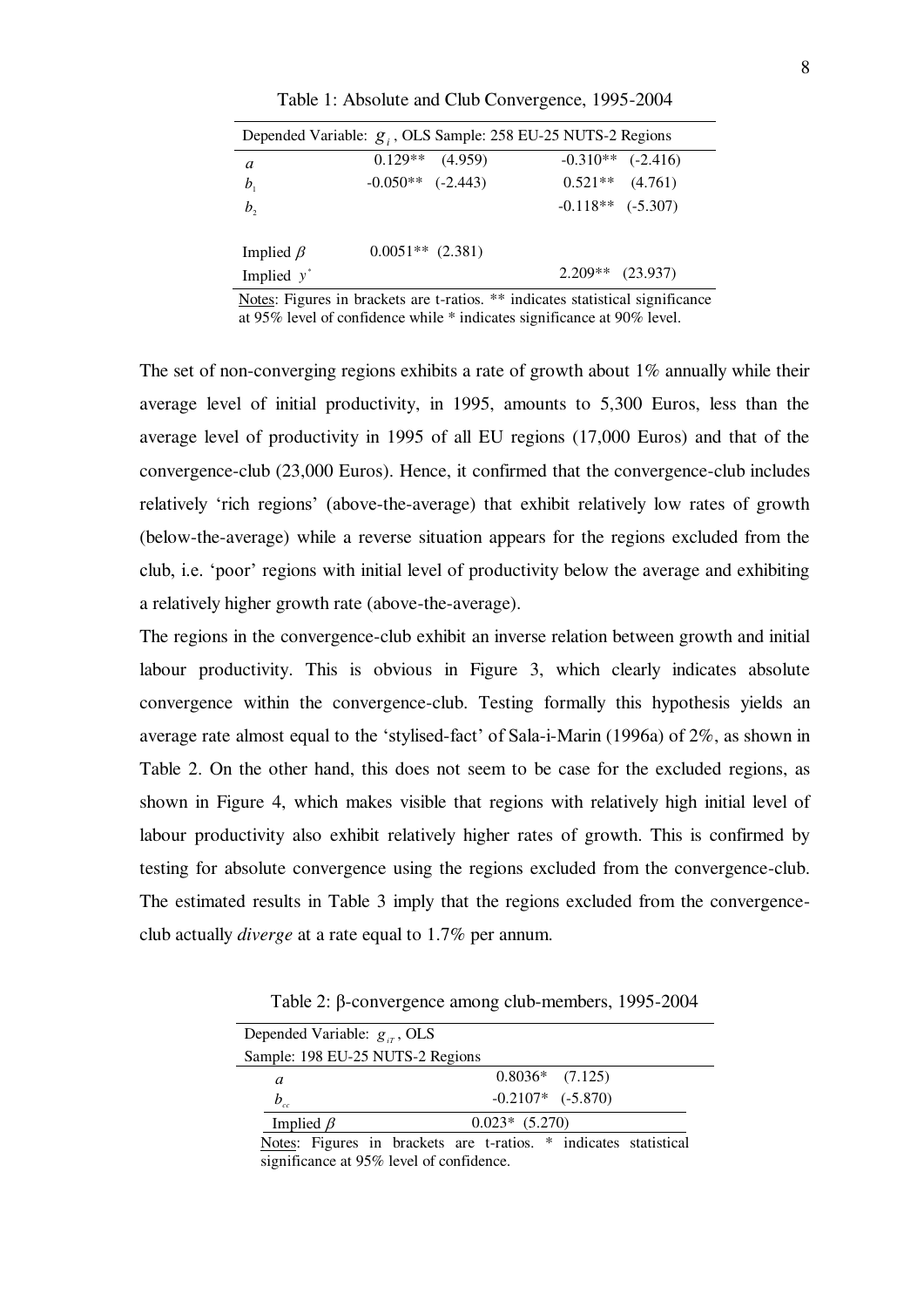Table 3: β-convergence among non club-members, 1995-2004

| Depended Variable: $g_{ir}$ , OLS |                       |
|-----------------------------------|-----------------------|
| Sample: 60 EU-25 NUTS-2 Regions   |                       |
| a                                 | $-0.4213*$ $(-0.813)$ |
| nc                                | $0.1933*$ (4.085)     |
| Implied $\beta$                   | $0.017*$ (6.702)      |
|                                   |                       |





Figure 3:  $\beta$ -convergence in the convergence-club



Figure 4: Non-club members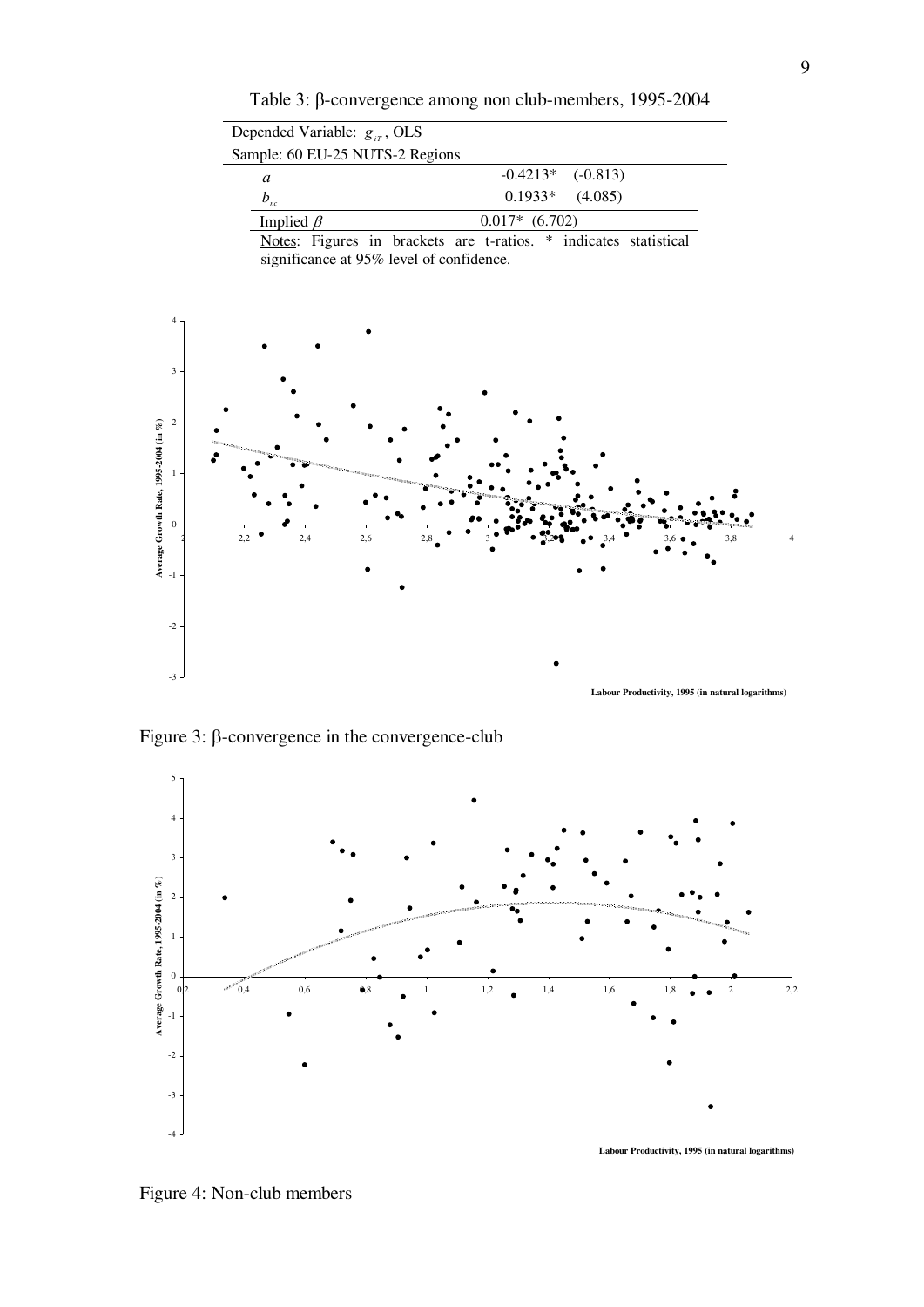Testing for β-convergence for these two distinct regional groupings enhance the view that regional convergence in Europe is not uniform and follows a club pattern, at least in the case of the agricultural sector. Rates of convergence are expected to differ amongst these regional groups ( $\beta_{cc} - \beta_{nc} \neq 0$ ). Indeed, comparing the estimated rates of growth between the two groups it is clear that the regions in the convergence club grow faster compare to the regions excluded from the convergence club,  $\beta_{cc} - \beta_{nc} > 0$ .

The convergence-club includes, almost exclusively, regions from EU-12 countries. Fewer regions are included from EU-15 countries (about 7% of the convergence club) whilst only 3% of the club refers to regions from new and ascending countries-members, such as Slovakia and Czech Republic. The set of the non-converging regions includes, to a great extend (65% of the set), regions from new member-sates (e.g. Poland, Latvia, Lithuania, Bulgaria) and some regions from EU-12 Mediterranean countries (Greece, Spain and Portugal). The diverging regions are all located around the "edge" of the EU, as shown in Figure 5.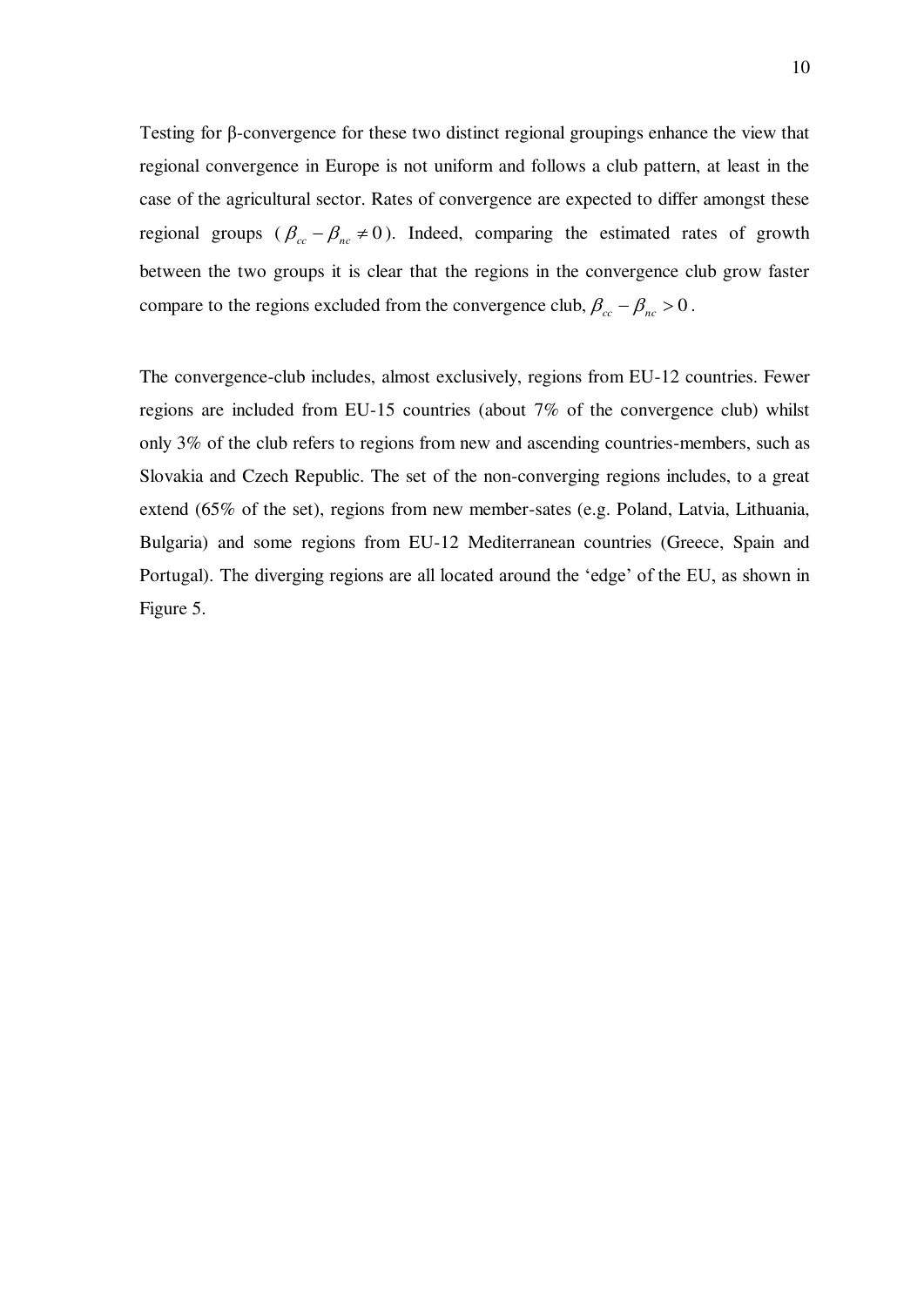

Figure 5: Club Convergence in European Agriculture

## **IV. Conclusions and Policy Implications**

In the case of the EU, and although an increasing number of empirical studies have paid attention to issues of regional convergence; the empirical assessment of agricultural productivity convergence has not so far received the due attention. To remedy this, convergence in agricultural labour productivity is tested empirically using data for 258 NUTS-2 regions of the EU-25 over the period 1995-2004. The contribution of this paper"s empirical findings is therefore not just limited to adding to the list of empirical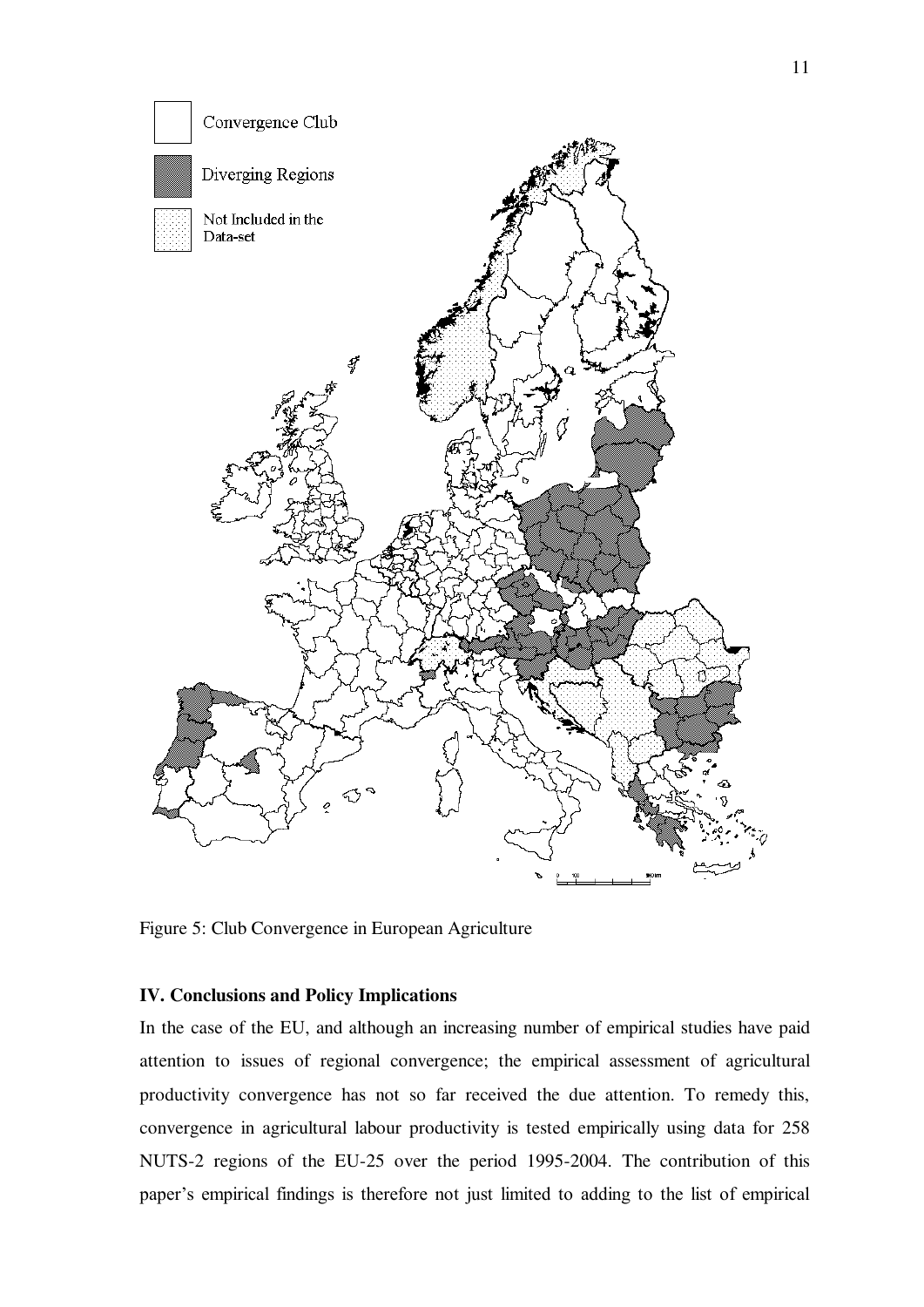tests on regional convergence successful tests, but most importantly from a policy point of view, providing the first evidence of club-convergence across the EU-25 regions. More than ever, policy makers need independent and encompassing studies like this, which can provide critical new information about the specific pattern that prevails across the European regions.

Taken as a whole, we think that these results are important for the ongoing European policy debate about regional convergence. What is clarified by the econometric results is that the property of convergence is restricted to an exclusive convergence-club. From a policy perspective, this evidence is useful at two levels. Firstly, given a general focus at national and EU level upon support for lagging regions and the promotion of convergence, the identification of a convergence-club clearly assists in drawing a dividing line between regions which might be deemed eligible for assistance and those which are not. Regional assistance should, to a substantial extent, be diverted towards those regions that do not belong to the convergence-club. Secondly, the greater part of effort and assistance should be directed to improve the underlying conditions of lagging regions and thereby generate an economic environment that more closely resembles the combination of characteristics found in the convergence-club.

While the empirical results are serious in the own right, they must be placed in perspective. There is a little pretence that the forgoing analysis provides an exhaustive account of all the factors that affect the process of regional convergence in terms of agriculture productivity. For example, additional complications arise from the multidimensional nature of the institutional and political structure of the Common Agricultural Policy; a factor that, indubitably, has important spatial implications. Considerably more research, therefore, is required before the issue of regional convergence in agricultural productivity can be discussed with confidence. What then is the purpose of this paper? Perhaps the main purpose of this paper should be to provoke interest in further work on the underlying mechanisms of convergence in regional agricultural labour productivity.

## **REFERENCES**

Álvarez-Garcia, S., Prieto-Rodriguez, J. and Salas, R. (2004) "The Evolution of Income Inequality in the European Union during the period 1993-1996" *Applied Economics*, Vol. 36, pp. 1399-1408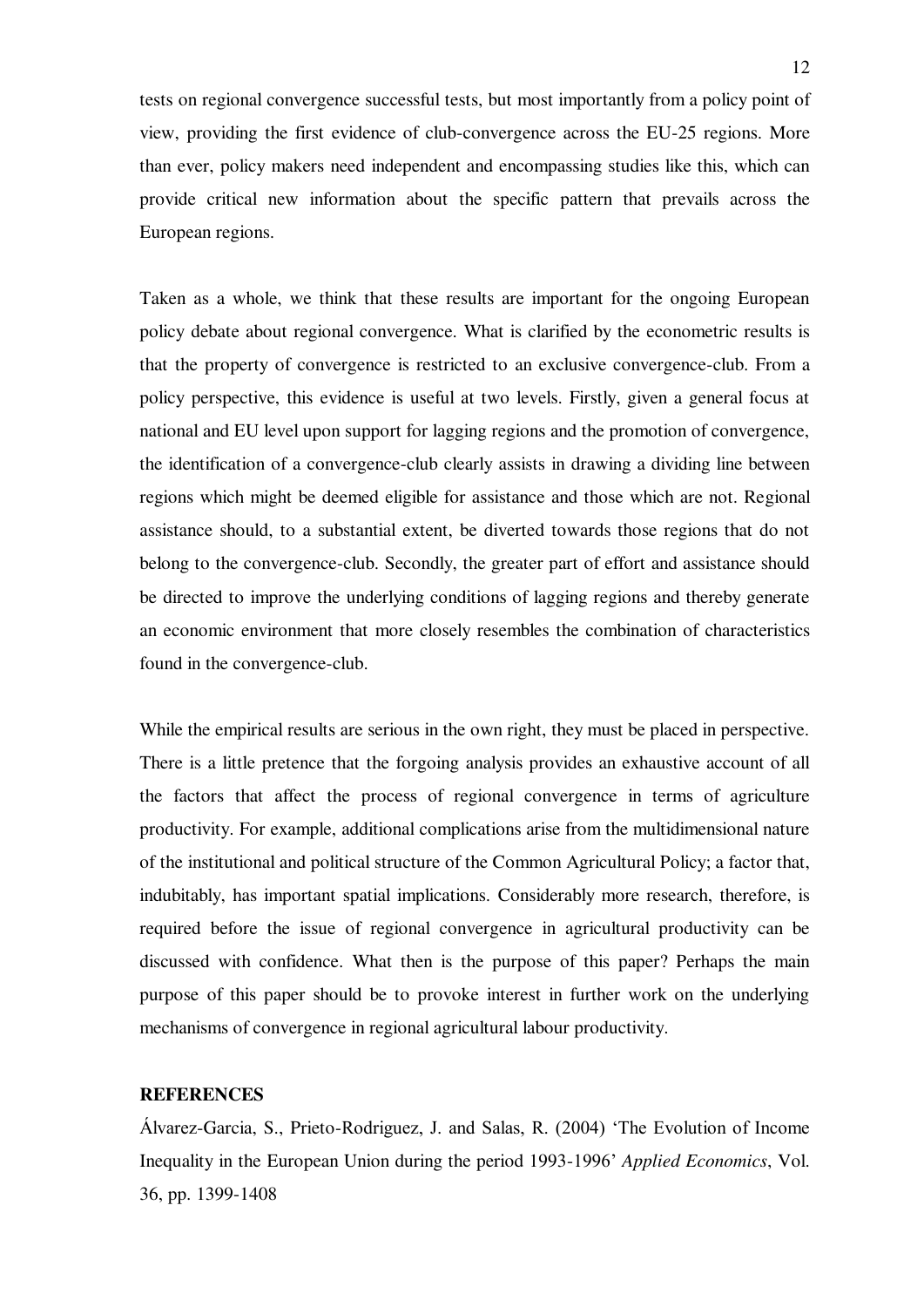Barro, R. and Sala-i-Martin, X. (1995) *Economic Growth*, 2<sup>nd</sup> edition MIT Press

Baumol, W.J. (1986) "Productivity Growth. Convergence and Welfare: What the Long-Run Data show", *American Economic Review,* Vol. 76, pp. 1072-1085

Baumol, W.J. and Wolff E. (1988) "Productivity Growth, Convergence and Welfare: A reply", *American Economic Review*, Vol. 78 (5), pp. 1155-1159

Bivand R. and Brunstad R. (2003) "Regional growth in Western-Europe: an empirical exploration of interactions with agriculture and agricultural policy". In Fingleton, B. (Ed), *European Regional Growth*, pp. 351–373 (Springer, Berlin)

Bivand, R. and Brunstad R. (2005) *Further Explorations of Interactions between Agricultural Policy and Regional Growth in Western Europe: Approaches to Nonstationarity in Spatial Econometrics*, Paper presented on the 45<sup>th</sup> Congress of European Regional Science Association, Amsterdam, 23-27 August 2005

Boldrin, M. and Canova, F. (2001) 'Inequality and Convergence in Europe's Regions: Reconsidering European Regional Policies", *Economic Policy*, Vol. 32, pp. 207-253

Button, K. and Pentecost, E. (1993) "Regional Service Sector Convergence", *Regional Studies*, Vol. 27 (7), pp. 623-636

Button, K. and Pentecost, E. (1995) "Testing for Convergence of the EU Regional Economies", *Economic Inquiry*, Vol. 33, pp. 664-671

Canova, F. (2004) "Testing for Convergence Clubs in Income per Capita: A Predictive Density Approach", *International Economic Review*, Vol. 45 (1), pp. 49-77

Chatterji, M. (1992) "Convergence Clubs and Endogenous Growth", *Oxford Review of Economic Policy*, Vol. 8 (4), pp. 57-69

Chatterji, M. and Dewhurst, H. (1996) "Convergence Clubs and Relative Economic Performance in Great Britain: 1977-1991", *Regional Studies*, Vol. 30 (1), pp. 31-40

Corrado, L., Martin, R. and Weeks, M. (2005) "Identifying and Interpreting Regional Convergence Clusters across Europe", *Economic Journal*, Vol. 115 (502), pp. C133- C160

Durlauf, S. and Johnson, P. (1995) "Multiple Regimes and Cross-country Growth Behaviour", *Journal of Applied Econometrics*, Vol. 10 (4), pp. 365-384

Durlauf, S. and Quah, D. (1999) "The New Empirics of Economic Growth" in Taylor, J. and Woodford, M. (eds) *Handbook of Macroeconomics*, Vol. 1, Elsevier, Amsterdam, pp. 235-308.

Ezcurra, R., Gil, C. and Pascual, P. (2005) "Regional Welfare Disparities: the case of the European Regions" *Applied Economics*, Vol. 37, pp. 1423-1437